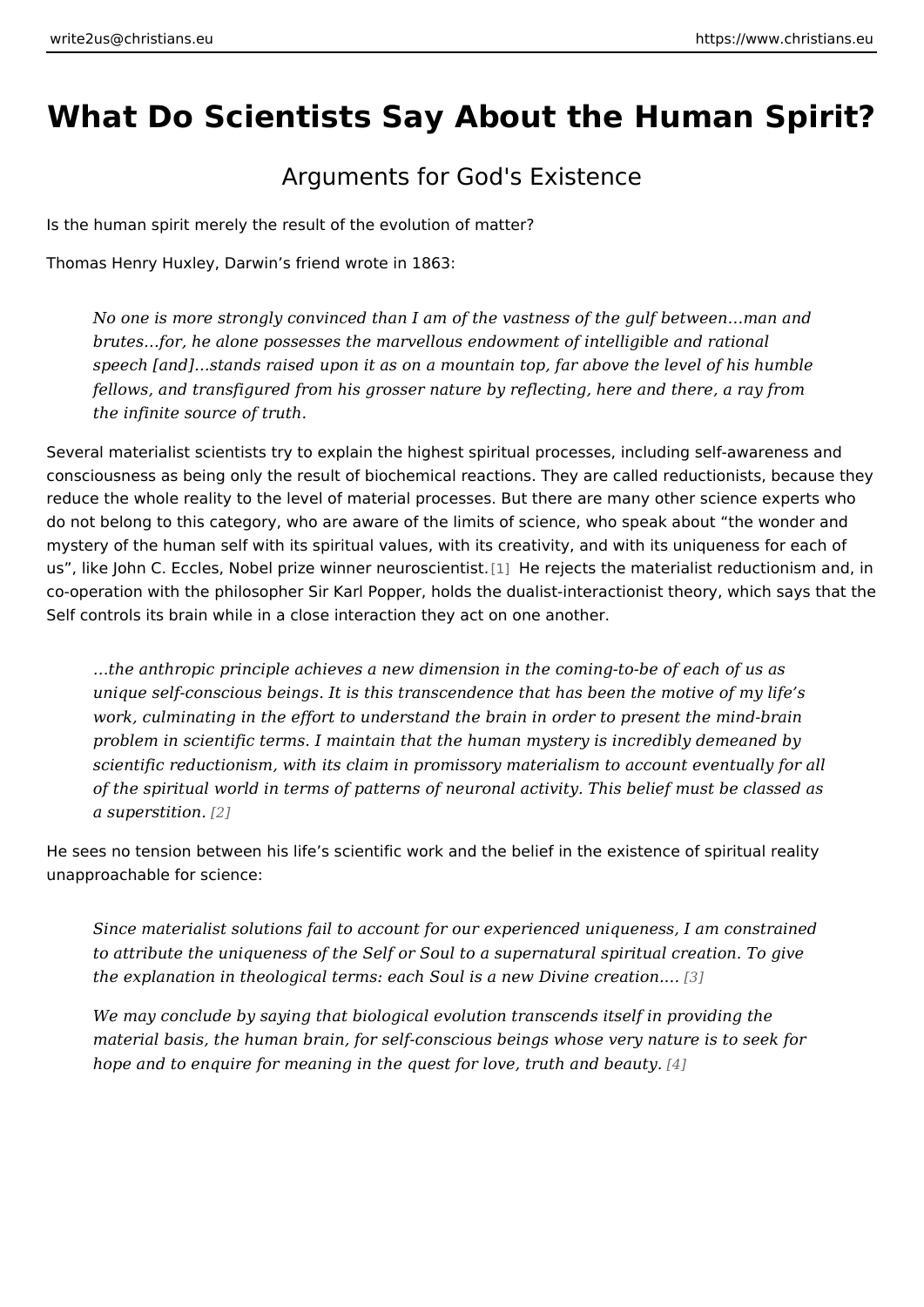I here express my efforts to understand with deep humility a self, myself, being. I offer it in the hope that we human selves may discover a transform meaning and significance of this wonderful adventure that each of us is given salubrious Earth of ours, each with our wonderful brain, which is ours to c our memory and enjoyment and creativity and with love fo 5]other human se

John Eccles opinion about death is:

we can regard the death of the body and brain as dissolution of our dualist Hopefully, the liberated soul will find another future of even deeper meani entrancing experiences, perhaps in some renewed embodied existence&in a traditional Christian te@aching.

What is consciousness? If it is nothing but chemistry, merely the function of son the brain, who is the I who experiences the reality? John Searle, modern philos

I m conscious, I AM conscious. We could discover all kinds of startling thi ourselves and our behaviour; but we cannot discover that we do not have n do not contain conscious, subjective, intentionalistic mental states; nor co that we do not at least try to engage in voluntary, free intentional actions

Descartes, often regarded as the father of modern philosophy, suggested that from we know that mind exists and through observation and reasoning we perceive that think therefore I am. He thought there is a constant interaction between body a of the human individual.

I am not lodged in my body as a pilot in a vessel, but that I am besides so conjoined, and as it were intermixed with it, that my mind and body compo: unity. For if this were not the case, I should not feel pain when my body is merely a thinking thing, but should perceive the wound by the understandir a pilot perceives by sight when any part of his  $%$  essel is damaged.

The Cartesian dualist view has been maintained and developed in the twentieth-or scientists and philosophers. Nobel prize-winning neuro-scientist C. S. Sherringto the understanding of the operation of the brain. One of his most notable pupil, t Wilder Penfield started his brain studies as a materialist, but reached the conclu

It is easier to rationalize man s being on the basis of two eleme[nts](#page-2-0) than o 9]

We do not want to enter in details in different mind-theories, only to point out th deny the spiritual values of man, but the materialistic-reductionist conception of reduces his worth, as Roger W. Sperry (Nobel prize winner) observed:

Before science, man used to think himself a free agent possessing free wil us, instead, causal determinism wherein every act is seen to follow inevita preceding patterns of brain excitation. Where we used to see purpose and